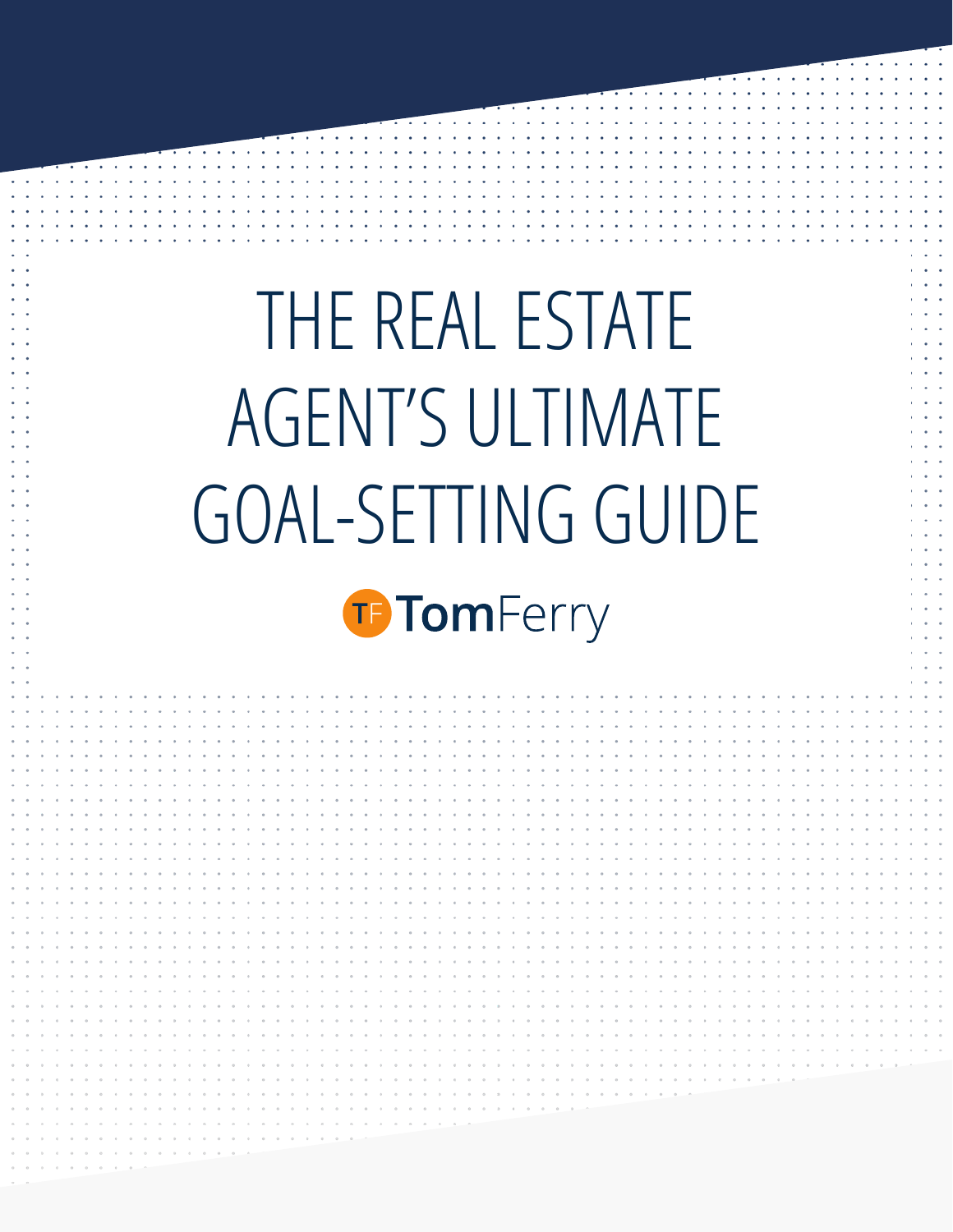## T TomFerry

### Affirmations for Goal-Settings

Coach Javier Mendez encourages his clients to create and recite daily affirmations to help internalize their goals. Visualizing your the achievement of your future goals can help remind you why you're working hard. Below are some examples of affirmations Javier's clients use to help them work towards their goals.

- I make \$850,000 in commissions by the end of the year, closing 3 deals each month.
- I am well respected and a trusted Realtor and I attract wealthy, co-operative and willing clients, who gladly pay my fees for service.
- People are calling me to list their homes. I attract wealthy and affluent clients.
- I have 3 listings monthly in the Luxury market ranging from \$1.5 and above. I specialize in selling high-end homes.
- I get two good referrals each week and convert them into lifelong clients.
- I have my own Real Estate office by the end of year.
- I have a great social and business network, connecting with celebrities and politicians to work on social issues.
- I have my own real estate TV show.
- I am an accomplished motivational speaker and travel to Bulgaria and Zambia to speak.
- I look great with a slender body, radiating confidence, love and success.
- I have a loving family and friends who support me in my endeavours.
- I drive a navy Jaguar with beige leather interior.
- I travel to Europe and Africa once a year. I give back and create charity in Zambia to educate young people and build schools.
- I am energized and extremely effective and organized with my time.
- I have balance and peace of mind in all areas of my life.
- I have a highly successful and prosperous business; I touch people's lives.
- I have unlimited abundance in my life and I'm open to receive all the goods of the Universe.
- I am divinely guided and protected and I am looking forward to the future. Every day is a gift and I treasure the experiences and the people I meet along the journey.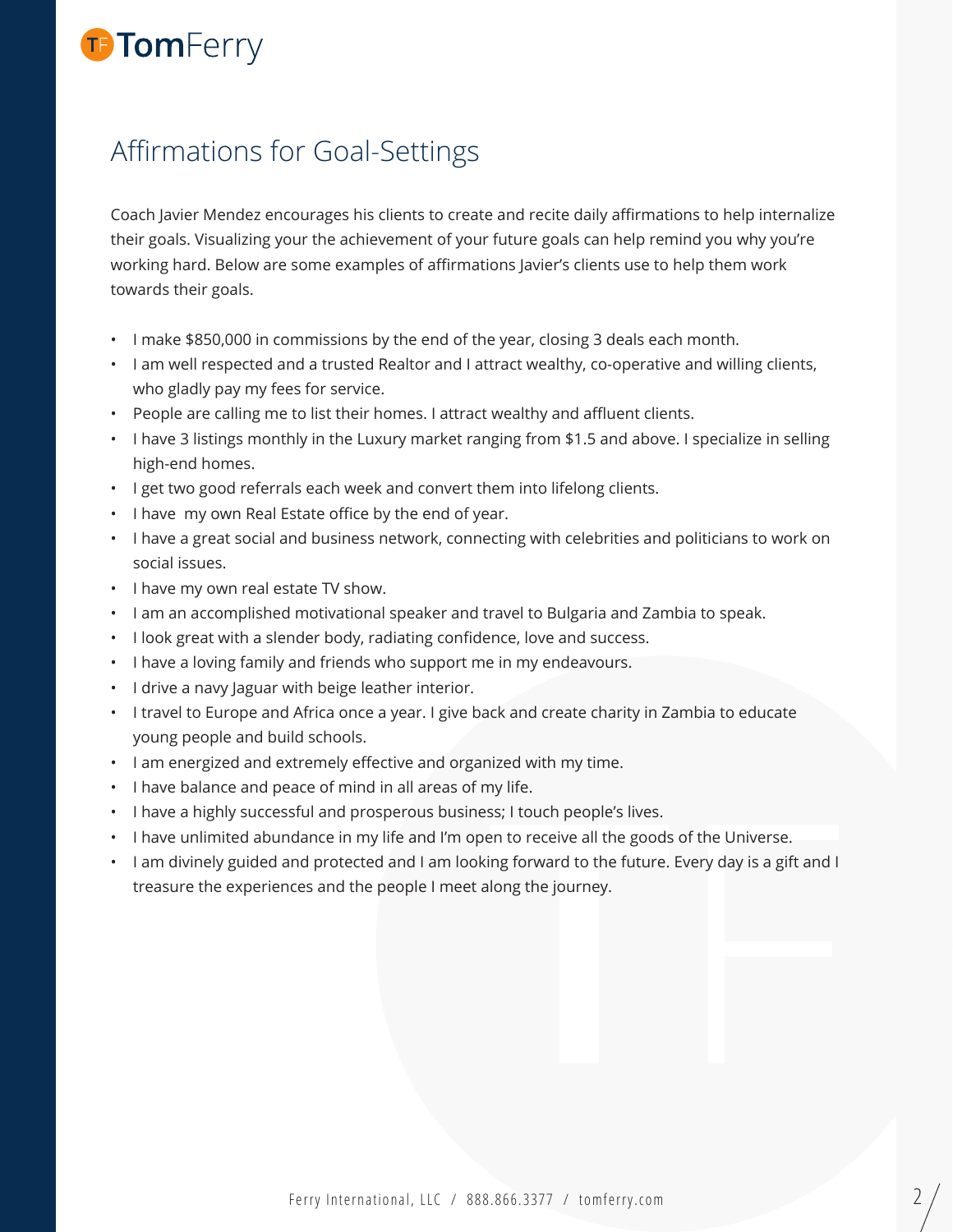# T TomFerry

### Goal-Setting Preparation Step-by-Step

#### *Courtesy of Coach Sandra Hendrix*

When setting important goals or creating your business plan, prepartion is key. Sandra prepares her clients to set goals by walking them through the steps below. People who achieve their goals are those who open their mind to growth and are willing to learn daily. Individuals with fixed mindsets are the ones who do not reach their goals no matter how much they prepare or plan.

Sandra also encourages her clients to include January as part of their 4th quarter business or goalsetting plan. Sandra says, "When we include January as a goal to work towards, you start the year powerfully. Success happens all year round."

- Know yourself: your lifestyle, wins and challenges.
- Understand your market / community (MLS or no MLS)
- Know your motivation and personal priorities.
- Understand what you can afford. Whatever situation you are going through has a better outcome if you have income. Data vs drama.
- Start by emptying your cup. No new ideas can come in a full or even half-full cup. If your cup is full, the new ideas will overflow or cause more confusion – so empty your cup and empty your mind.
- Clearing your mind clears the way to a business planning mindset.
- Establish your WHY. Your WHY needs to be emotional so it can move mountains and keep you engaged throughout the year.
- Determine 3 to 4 goals.
- Evaluate your business in the present moment and move forward to plan with clarity.